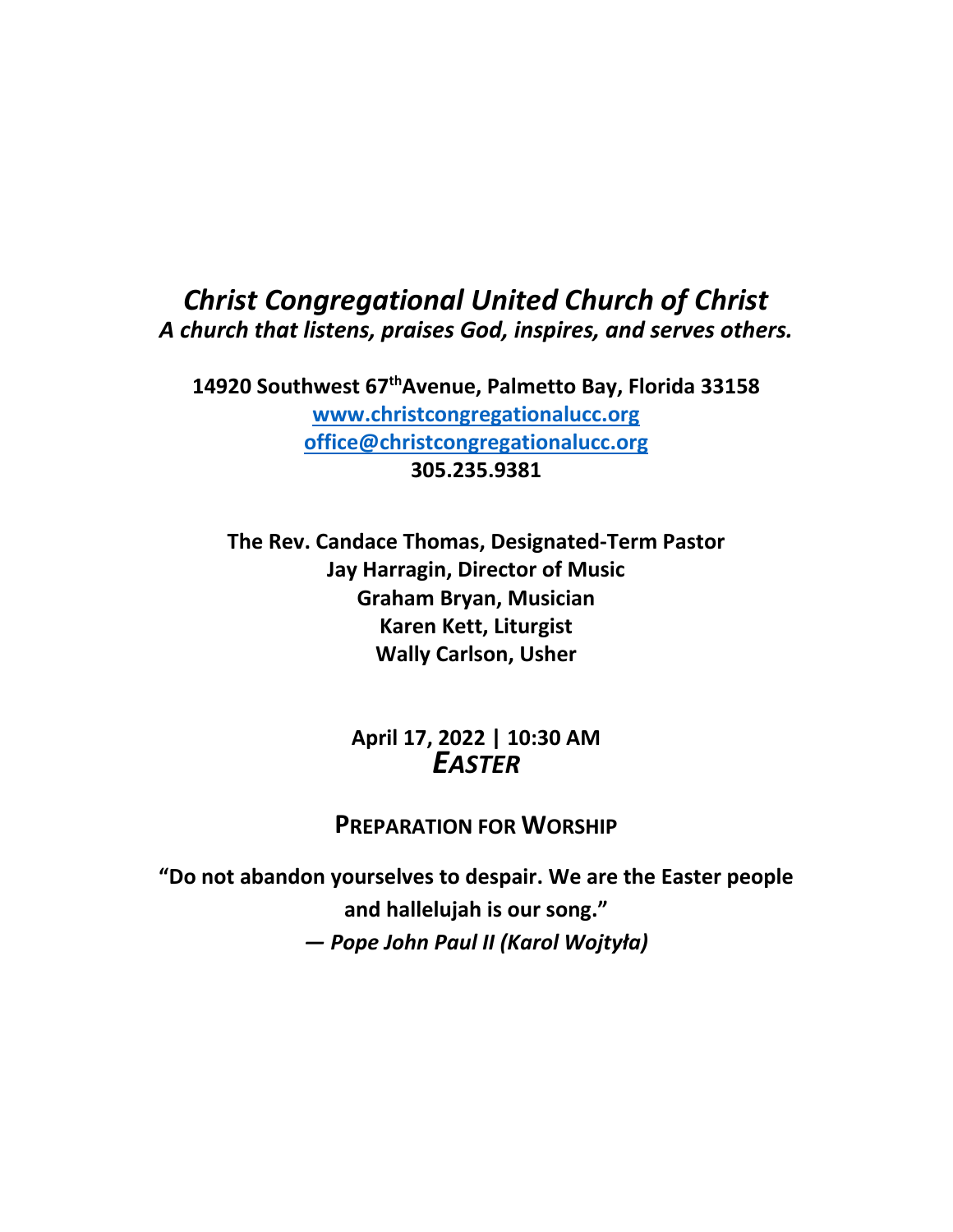

**PRELUDE** 

**\*RETURN OF THE ALLELUIA** *―* **Hermes Morell**

**\*SINGING OF THE ALLELUIA" (No.765, NCH) Al-le-lu-ia, al-le-lu-ia, al-le-lu-ia, Al-le-lu-ia, al-le-lu-ia, al-le-lu-ia Al-le-lu-ia, al-le-lu-ia!**

#### **WELCOME AND ANNOUNCEMENTS**

**\*PASSING OF THE PEACE OF CHRIST (You may greet others with the words "The peace of Christ be with you." The response is, "And also with you"." Hugs, handshakes, or fist bumps are optional as you are comfortable.)**

## **\*CALL TO WORSHIP**

One: This is the day that God has made; Let us rejoice and be glad in it.

## **All: We gather today to shout Alleluia! Christ is risen; he is risen indeed.**

One: Out of the doom of death and despair, Victory comes, glory appears.

#### **All: We gather today to shout Alleluia! Christ is risen; he is risen indeed!**

One: We shall live, witness, and recount the deeds Of the God whose love endures forever.

## **All: We gather today to shout Alleluia! Christ is risen; he is risen indeed!**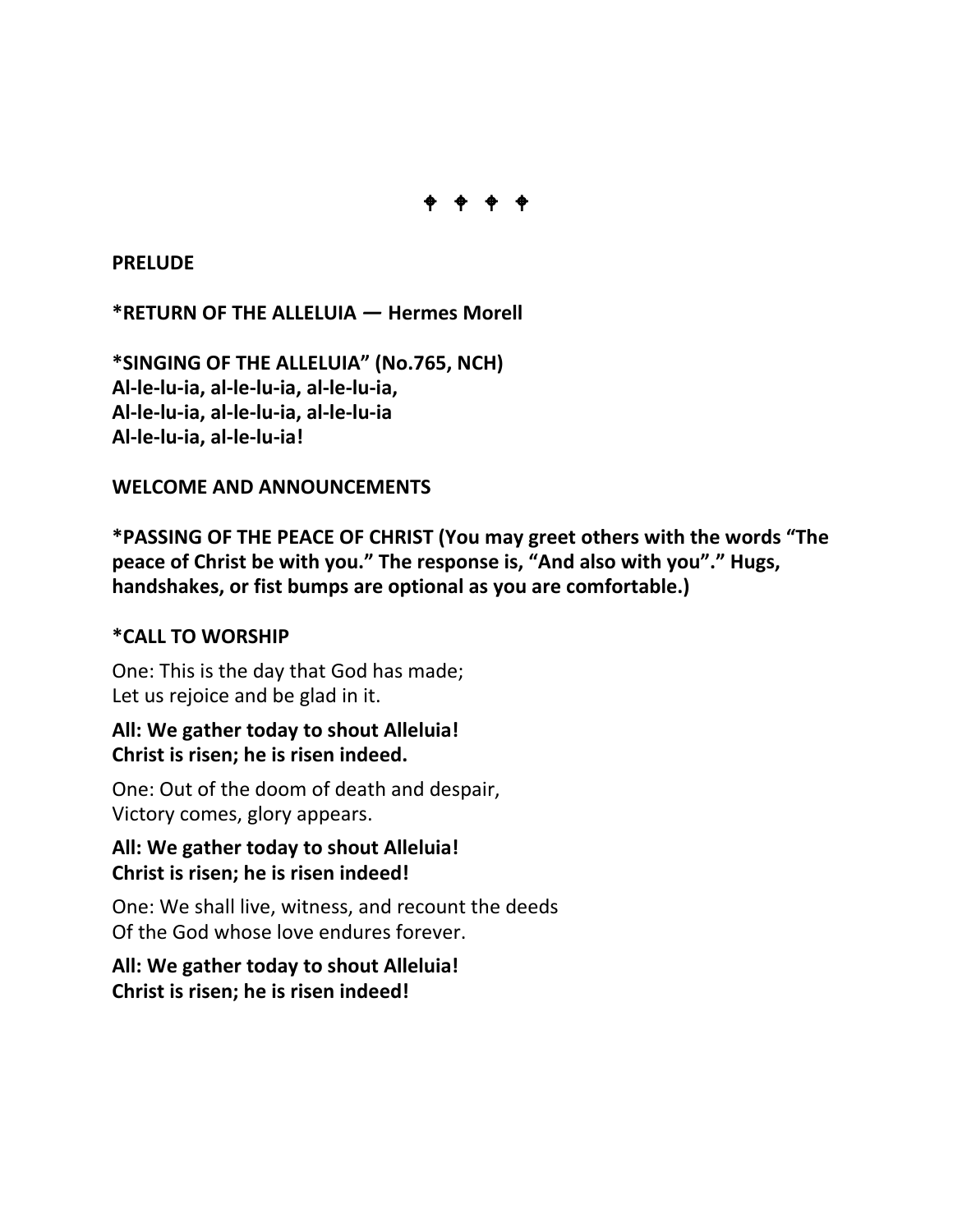**\*HYMN: "Christ the Lord Is Risen Today" (No. 233, NCH)**

**1/ Christ the Lord is risen today, Alleluia! Mortal tongues and angels say: Alleluia! Raise your joys and triumphs high, Alleluia! Sing, glad heavens, and earth reply, Alleluia!**

**2/ Let the Victor's people sing, Alleluia! Where, O death, is now your sting? Alleluia! Dying once, Christ lives to save, Alleluia! Where your victory, O grave? Alleluia!**

**3/ Love's redeeming work is done, Alleluia! Fought the fight, the battle won. Alleluia! Death in vain forbids Christ rise, Alleluia! God has opened Paradise, Alleluia!**

**4/ Soar we now where Christ has led, Alleluia! Following our exalted Head, Alleluia! Made like Christ, like Christ we rise, Alleluia! Ours the cross, the grave, the skies, Alleluia!**

## **\*PRAYER OF INVOCATION** *(Unison)*

**O, Redeeming God,**

**Like Mary of Magdala weeping at the tomb,**

**we, too, have witnessed the wonders of your work**

**with our own teary eyes.**

**In this hour, O God,**

**Elevate us in Christ and with the power of the Holy Spirit,**

**so that others may be awakened through our**

**preaching and proclaiming the good news:**

**news of healing, peace, justice, and community for all people.**

**Amen.**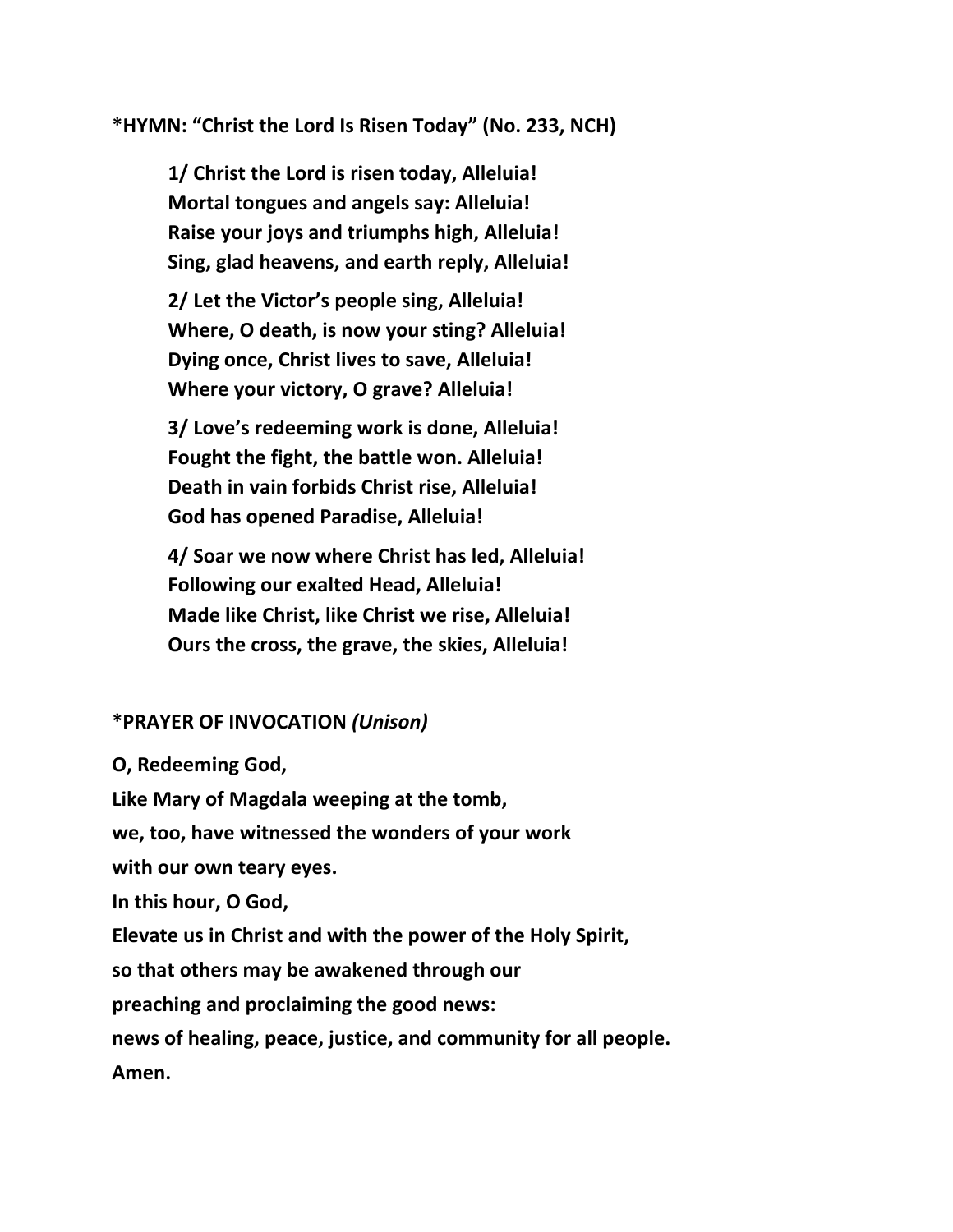#### **\*THE COMMANDMENT OF JESUS (John 15:5, 12)**

*"I am the vine; you are the branches. Those who abide in me and I in them bear much fruit, because apart from me you can do nothing. This is my commandment, that you love one another as I have loved you."*

# **SCRIPTURE LESSONS: Psalm 118:1-2, 14-24 (NRSV) Psalm 118** *A Song of Victory*

**O give thanks to the Lord, for he is good; his steadfast love endures for ever!**

**Let Israel say,**

 **'His steadfast love endures for ever.' The Lord is my strength and my might; he has become my salvation.**

**There are glad songs of victory in the tents of the righteous: 'The right hand of the Lord does valiantly;**

 **the right hand of the Lord is exalted; the right hand of the Lord does valiantly.' I shall not die, but I shall live, and recount the deeds of the Lord. The Lord has punished me severely, but he did not give me over to death.**

**Open to me the gates of righteousness, that I may enter through them and give thanks to the Lord.**

**This is the gate of the Lord; the righteous shall enter through it.** *(Continued)*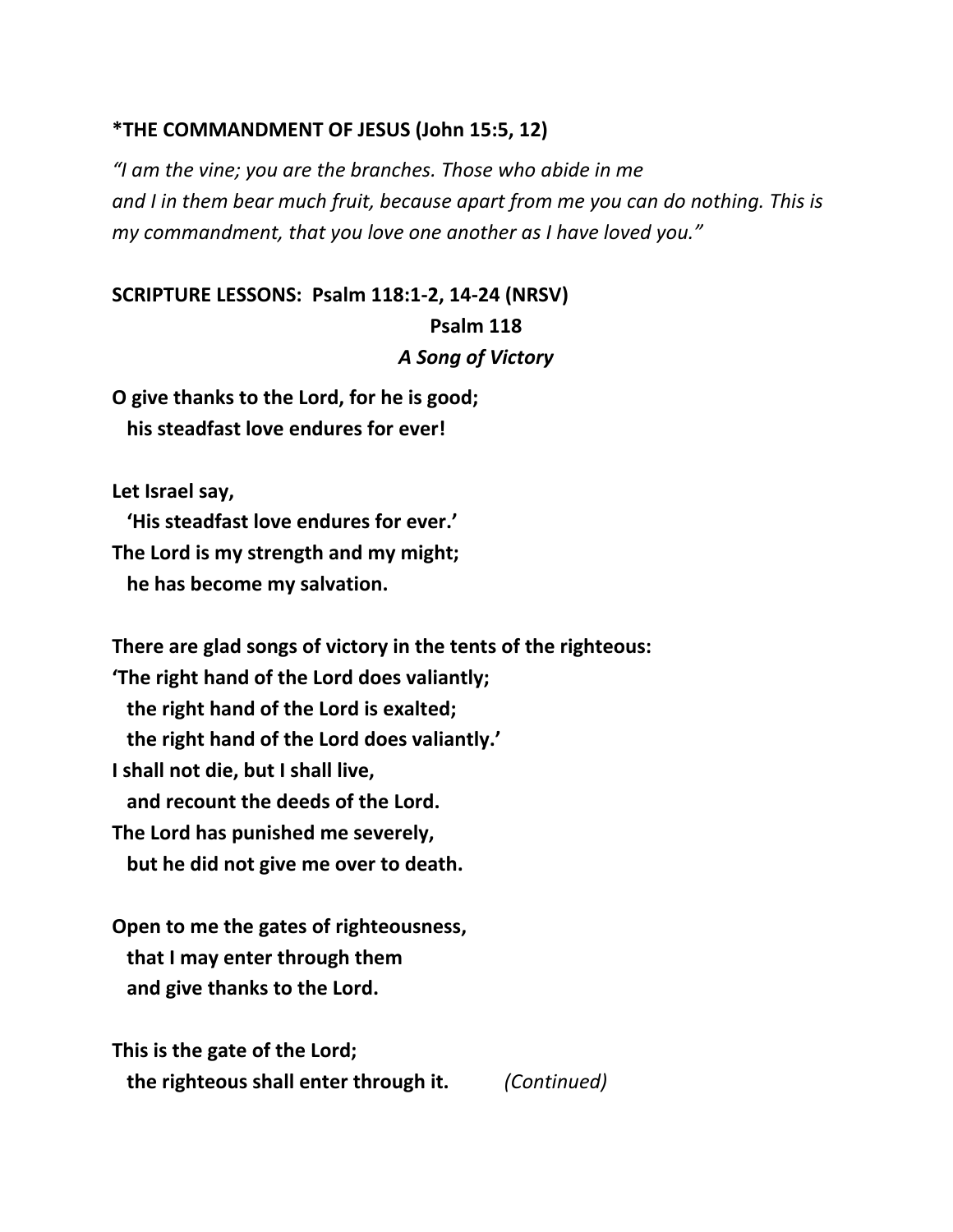#### **SCRIPTURE LESSONS:** *(Continued)*

**I thank you that you have answered me and have become my salvation. The stone that the builders rejected has become the chief cornerstone. This is the Lord's doing; it is marvellous in our eyes. This is the day that the Lord has made; let us rejoice and be glad in it.**

# **John 20:1-18** *The Resurrection of Jesus*

**Early on the first day of the week, while it was still dark, Mary Magdalene came to the tomb and saw that the stone had been removed from the tomb. So she ran and went to Simon Peter and the other disciple, the one whom Jesus loved, and said to them, 'They have taken the Lord out of the tomb, and we do not know where they have laid him.' Then Peter and the other disciple set out and went towards the tomb. The two were running together, but the other disciple outran Peter and reached the tomb first. He bent down to look in and saw the linen wrappings lying there, but he did not go in. Then Simon Peter came, following him, and went into the tomb. He saw the linen wrappings lying there, and the cloth that had been on Jesus' head, not lying with the linen wrappings but rolled up in a place by itself. Then the other disciple, who reached the tomb first, also went in, and he saw and believed; for as yet they did not understand the scripture, that he must rise from the dead. Then the disciples returned to their homes.**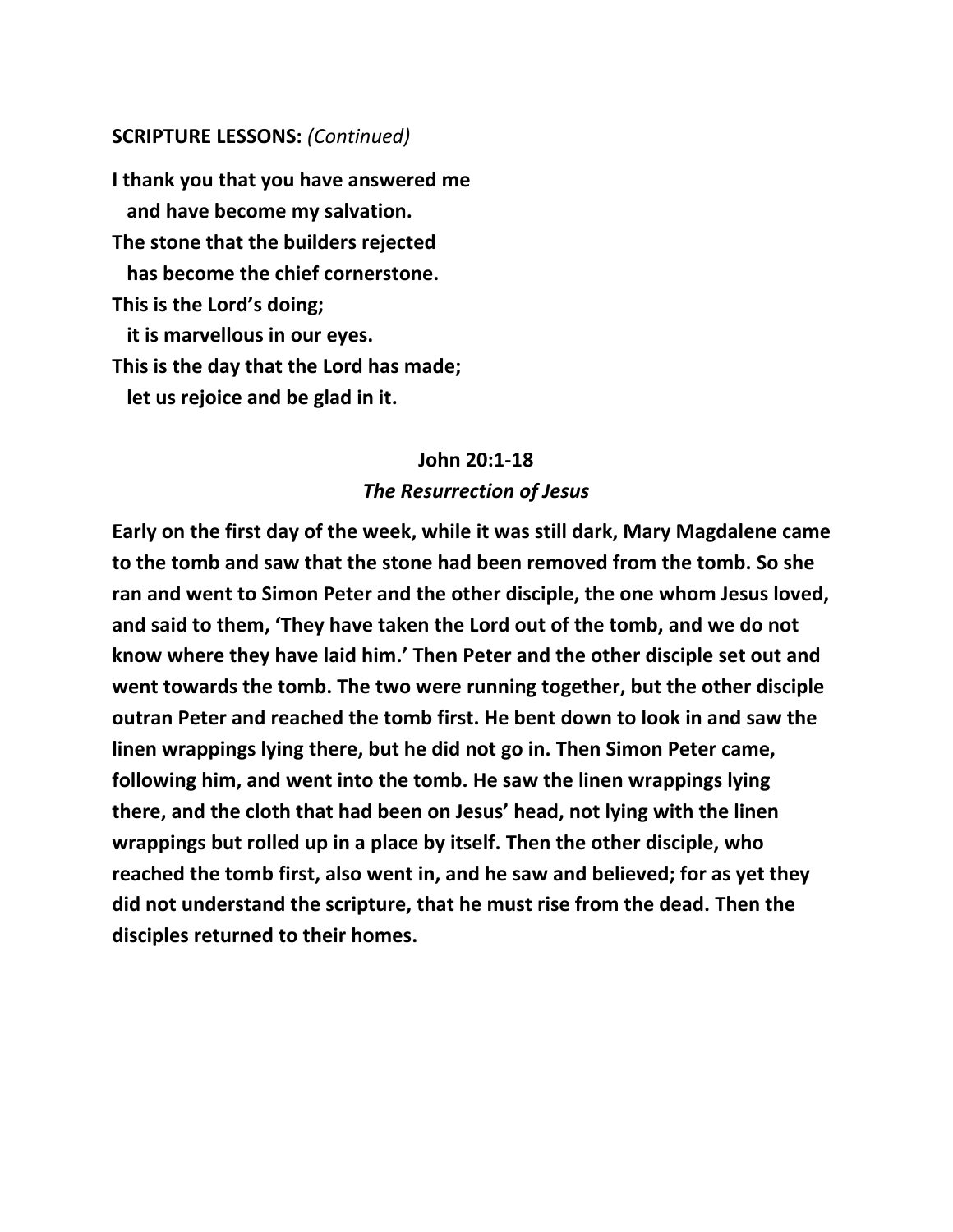#### *Jesus Appears to Mary Magdalene*

**But Mary stood weeping outside the tomb. As she wept, she bent over to look into the tomb; and she saw two angels in white, sitting where the body of Jesus had been lying, one at the head and the other at the feet. They said to her, 'Woman, why are you weeping?' She said to them, 'They have taken away my Lord, and I do not know where they have laid him.' When she had said this, she turned round and saw Jesus standing there, but she did not know that it was Jesus. Jesus said to her, 'Woman, why are you weeping? For whom are you looking?' Supposing him to be the gardener, she said to him, 'Sir, if you have carried him away, tell me where you have laid him, and I will take him away.' Jesus said to her, 'Mary!' She turned and said to him in Hebrew, 'Rabbouni!' (which means Teacher). Jesus said to her, 'Do not hold on to me, because I have not yet ascended to the Father. But go to my brothers and say to them, "I am ascending to my Father and your Father, to my God and your God." ' Mary Magdalene went and announced to the disciples, 'I have seen the Lord'; and she told them that he had said these things to her.**

#### **YOUTH MESSAGE**

**CHOIR ANTHEM "The Holy City" Adolfo Adams**

**INVITATION TO CONFESSION** *―* **Pastor**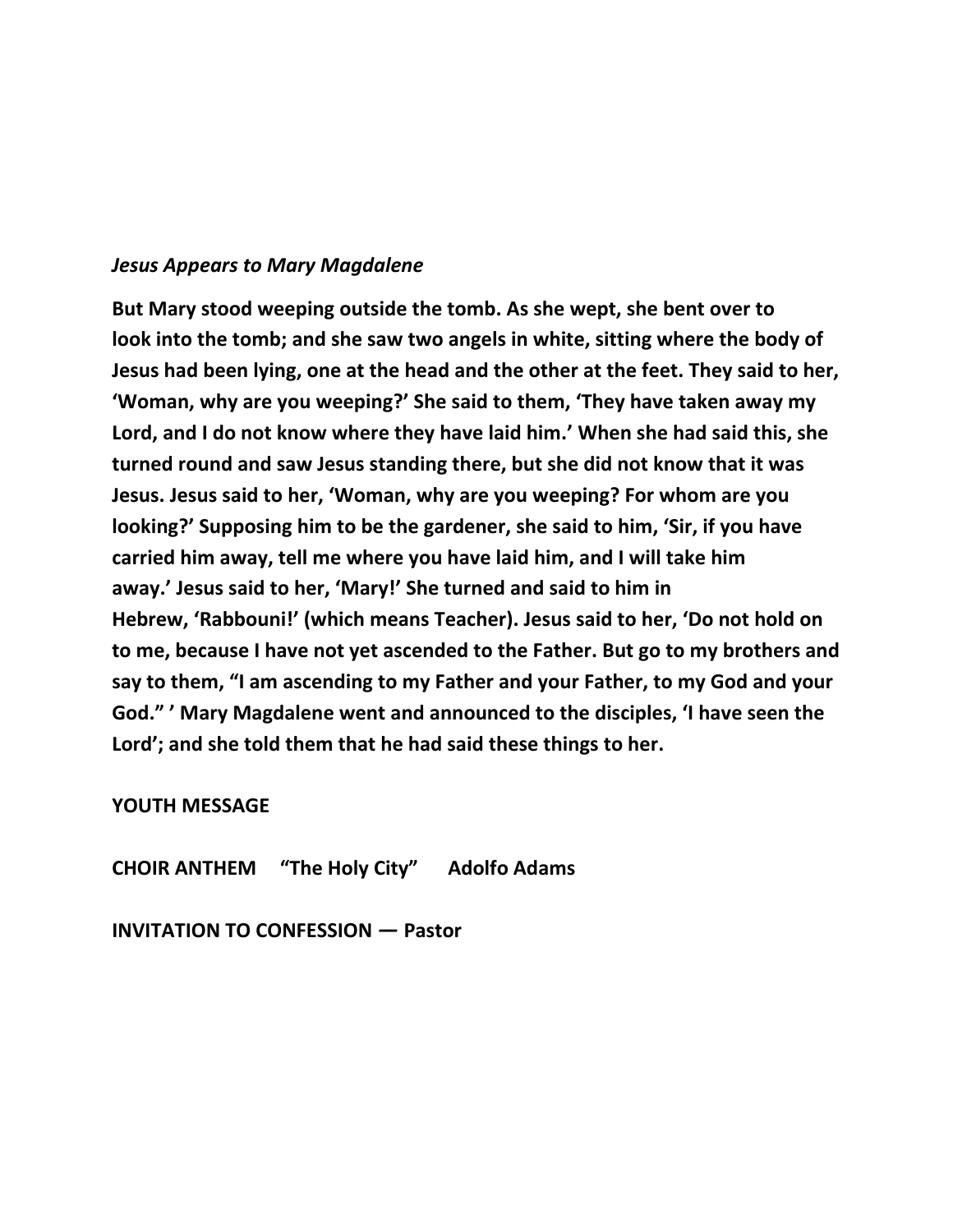# **PRAYER OF CONFESSION** *(Unison)*

One: God, you call us to step out of the tombs that aim to consume us and more intentionally into the fullness of life that abounds in your presence. In stillness and in silence, let us acknowledge the ways we have been separated from the richness of who you have called us to be.

# *(Moment of silence)*

**All: We admit that we have not always remembered the creative power of resurrection. In a world where dreams and joy have been entombed, and chaos is celebrated and normalized, we have not always considered the divine ingenuity at work that calls us toward the ways of peace, love, and hope. Although we may have strayed from the places where we meet you, we trust that not even death can separate us from you and the creative ways you show your love for us.**

# **ASSURANCE OF GOD'S LOVE** *―* **Pastor**

We know that you can bring us back to life, O God—

That you will meet us in the shadows and remind us that there are no limits to this life. With the fresh breath of the Holy Spirit, we are revived. Amen.

## **SHARING OUR JOYS AND CONCERNS**

## **PRAYER SONG: "More Love to You, O Christ"** *verse 1* **(No.456, NCH)**

**More love to you, O Christ, more love to you! Hear now the prayer I make, faith to renew. In all I say and do, more love, O Christ to you, more love to you, more love to you!**

## **TIME OF QUIET MEDITATION**

#### **PASTORAL PRAYER**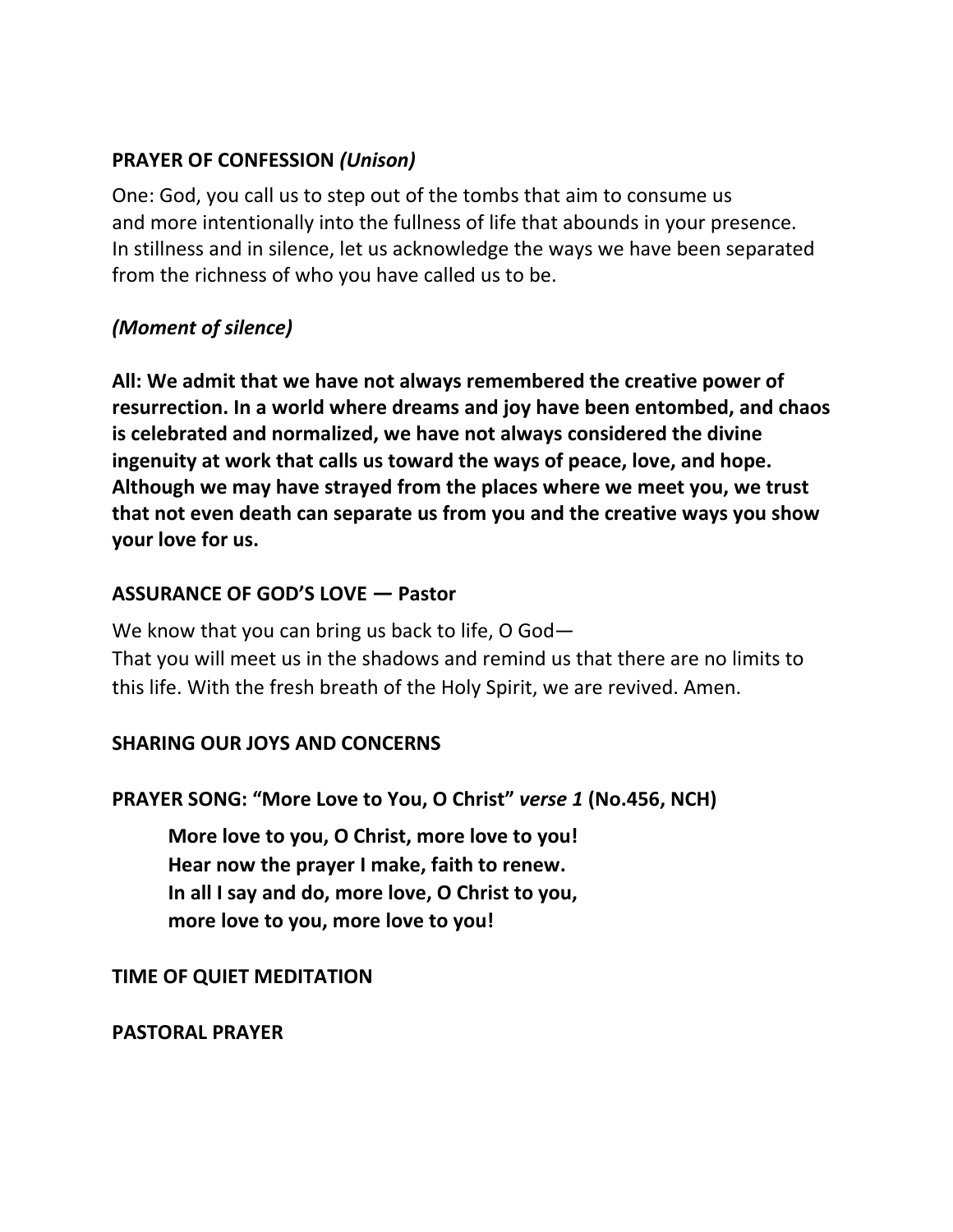## *THE PRAYER OF JESUS (Unison)*

#### *We join our hearts together as we pray:*

**Our Father in heaven, hallowed be your name, your kingdom come, your will be done, on earth as it is in heaven. Give us today our daily bread. Forgive us our trespasses, as we forgive those who trespass against us. And lead us not into temptation but deliver us from evil. For the kingdom, the power, and the glory are yours now and forever. Amen.**

#### **OFFERING INVITATION** *―* **Pastor**

One: The gifts that we bring to this community compound and create resurrection power, helping us to awaken wholeness in the broken, strength in the weakened, and liberation for all living in the midst of injustice. Let us share our generosity with each other and the community.

## **MUSICAL OFFERING "A Toi la Gloire" Handel**

## **PRAYER OF DEDICATION** *(Unison)*

*For the wondrous ways this offering will bless this community, help us nurture caring relationships with our neighbors, and do our part to liberate all who are experiencing oppression, we dedicate these gifts. Let this offering, and the works of our hands and feet, be the resurrection we need to see in the world.*

**SERMON: "Easter As a Verb"**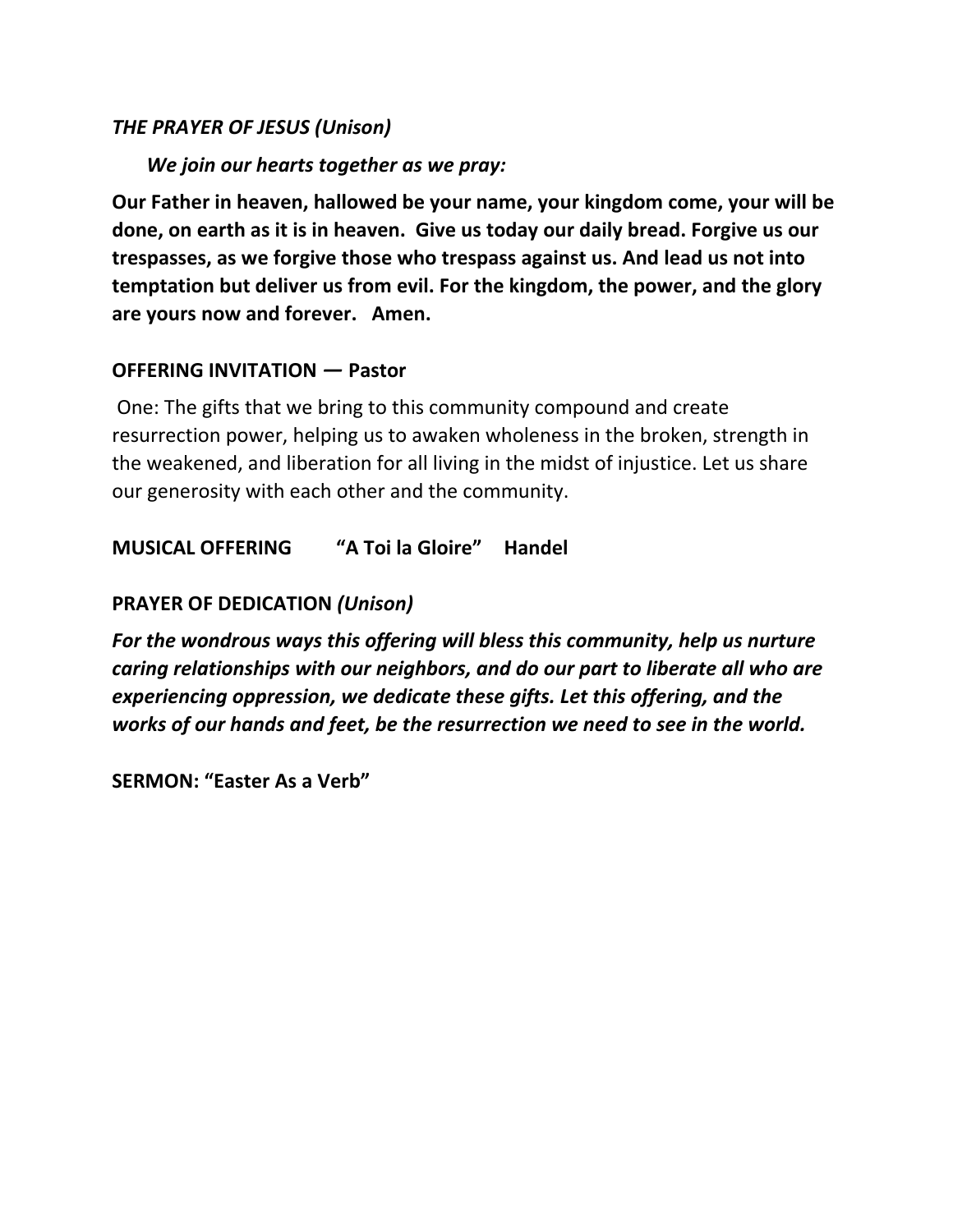**\*COMMUNION HYMN "Let Us Talents and Tongues Employ" (No. 347, NCH)**

*Refrain: Jesus lives again, earth can breathe again, pass the Word around: loaves abound!*

**1/ Let us talents and tongues employ, reaching out with a shout of joy; bread is broken, the wine is poured, Christ is spoken and seen and heard.** *[Refrain]*

**2/ Christ is able to make us one, at his table he sets the tone, teaching people to live to bless, love in word and in deed express.** *[Refrain]*

**3/ Jesus calls us in, sends us out bearing fruit in a world of doubt, gives us love to tell, bread to share: God (Immanuel) everywhere!** *[Refrain]*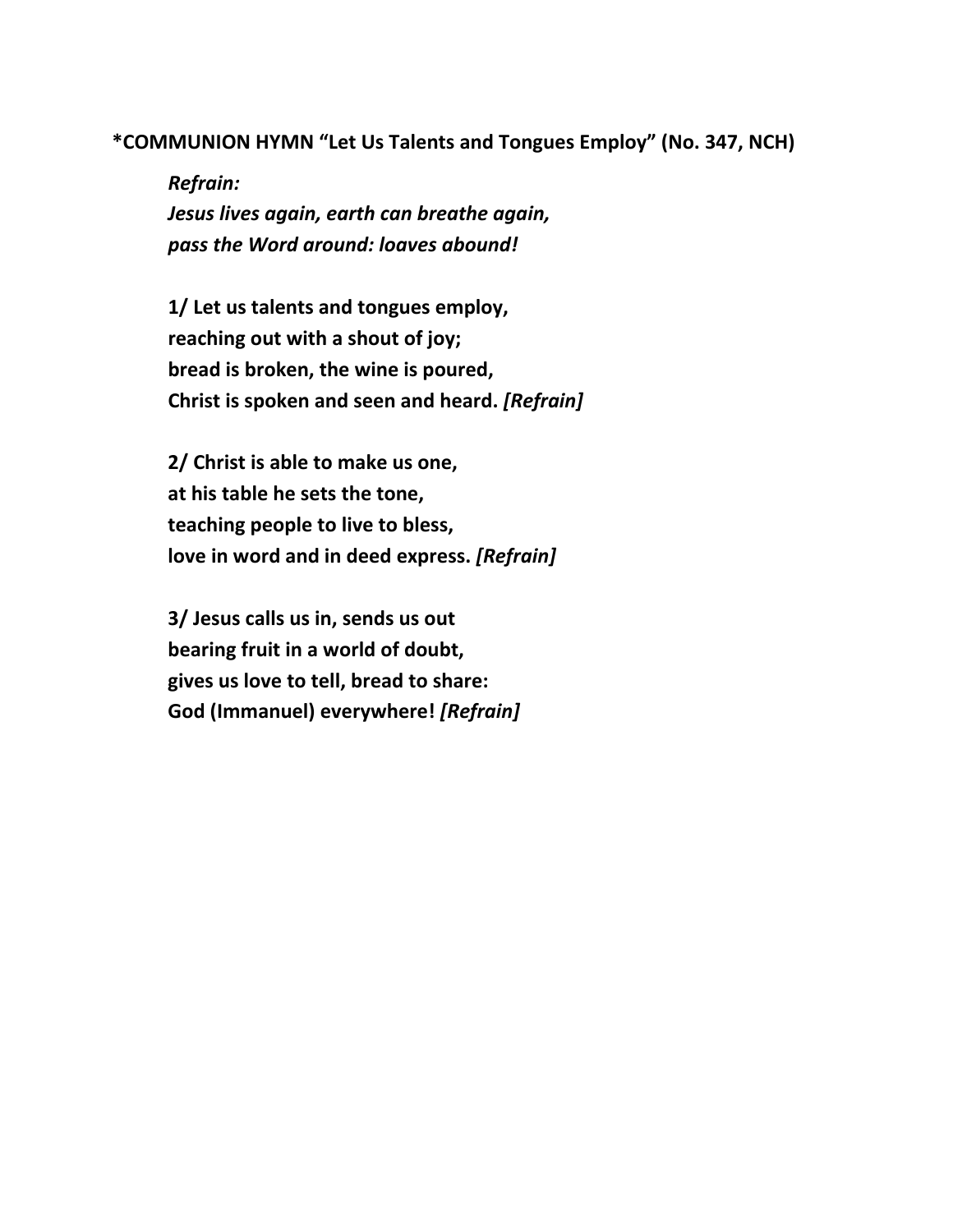#### **THE SACRAMENT OF HOLY COMMUNION**

#### **INVITATION**

One: Christ is risen!

#### **All: Christ is risen indeed!**

One: Lift up your hearts.

#### **All: We lift them up to the Lord.**

One: Let us give thanks to the Lord our God

## **All: It is right to give our thanks and praise.**

## **COMMUNION PRAYER**

**WORDS OF INSTITUTION** 

#### **SHARING THE ELEMENTS**

## **\*PRAYER OF THANKSGIVING** *(Unison)*

**O Christ, we thank you for this feast of life. Fed by your love, and strengthened by your life; we humbly accept your call to go into this world to live with hope, and to share your joy. You commission us to feed as we have been fed, forgive as we have been forgiven, and love as we have been loved. Thanks be to God. Amen.**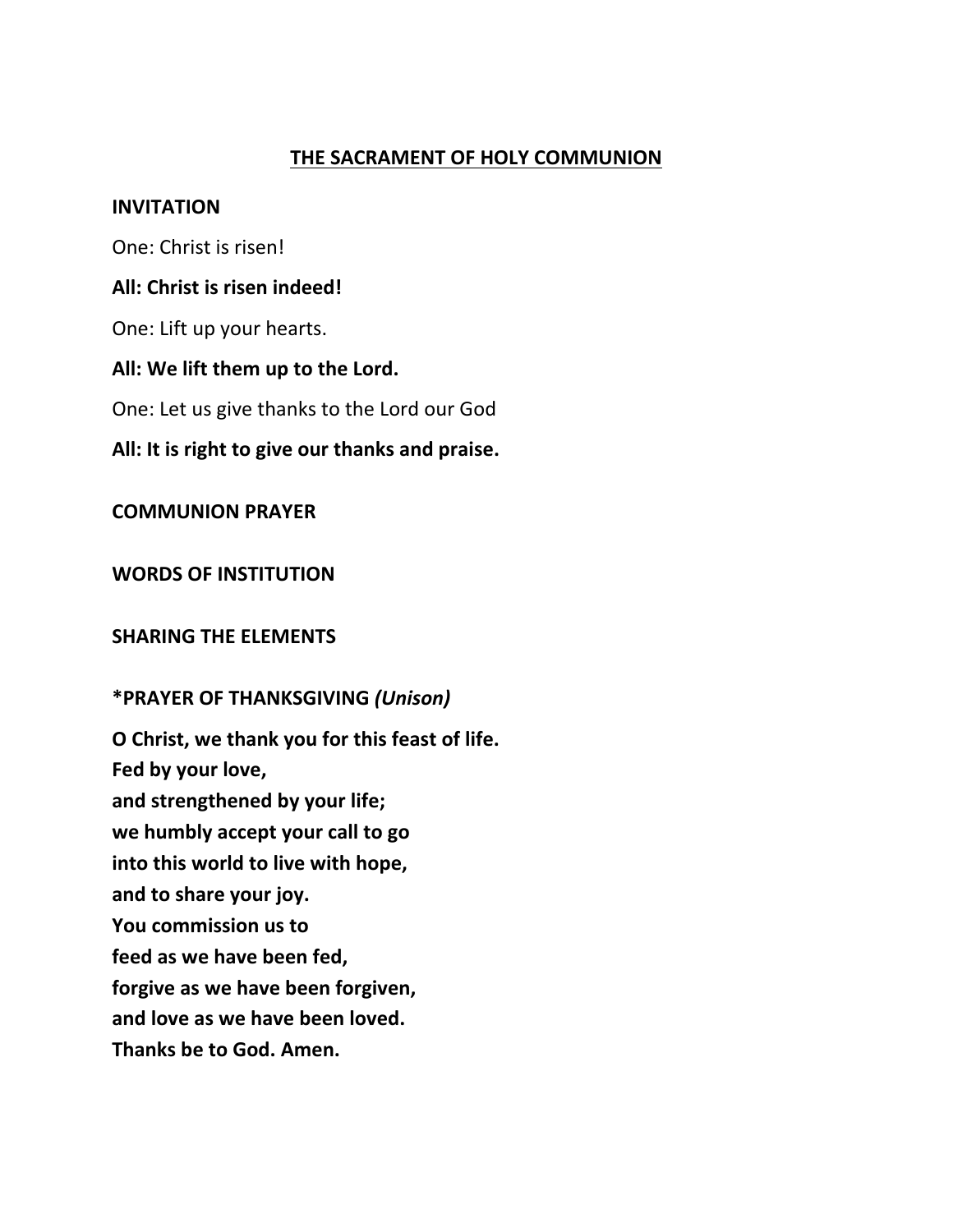## **\*GOING FORTH SONG: "The Day of Resurrection" (No.245, NCH)**

**1/ The day of resurrection! Earth, tell it out abroad; the Passover of gladness, the Passover of God. From death to life eternal, from earth unto the sky, our Christ has brought us over with hymns of victory. 2/ Our hearts be pure from evil, that we may see aright the Christ who reigns eternal in resurrection light; We listen for the teachings once heard so calm and plain, for we, too, want to follow and raise the victor strain. 3/ Now let the heavens be joyful, let earth its song begin, the whole world keep high triumph, and all that is therein; Let all things seen and unseen their notes of gladness blend, for Christ again has risen, our joy that has no end.**

#### **\*COMMISSION and BENEDICTION** *―* **Pastor**

*As you go forth, may you be reminded of the creative renewing energy of God. May you be witnesses of the wonders of God's work in the world through Christ. May you be reminded of the possibilities of victory and glory amidst death and despair. And may God bless you and be gracious to you and give you peace. Amen.*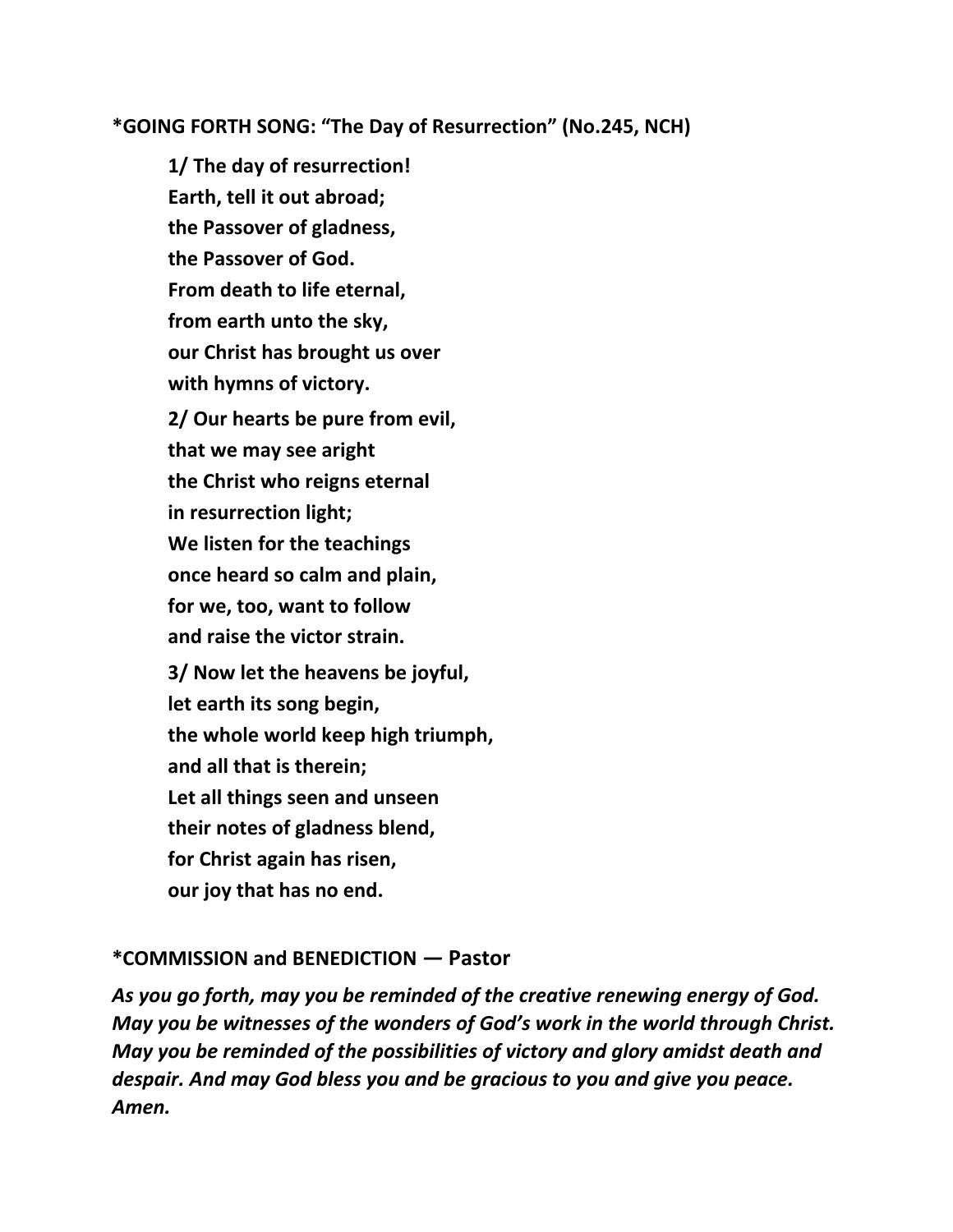#### **\*POSTLUDE**

# 

# *Welcome to Everyone!*

*Whoever or whatever brought you to our Sanctuary or our Facebook on-line worship service this morning, we believe that the Spirit of God had a hand in you joining us. We hope that you feel the Holy Spirit in our service of prayer and praise. At Christ Congregational Church we strive to love one another as God has loved us and welcome one another as Christ has welcomed us. Therefore, we are an Open and Affirming church, loving and welcoming all people in all of God's variety, including racial, ethnic, and economic diversity, gender diversity and expression, sexual orientation, and physical and mental abilities.*

**TODAY WE SHARE IN THE SACRAMENT OF HOLY COMMUNION. ALL WHO LOVE OUR LORD JESUS CHRIST ARE WELCOME AT HIS TABLE.**

*From the Tomb Service Prayers for Easter Sunday Year C* **were written by Rev. Mia M. McClain, the Associate Minister at Myers Park Baptist Church in Charlotte, NC and a member of the Southern Conference UCC. A TIME OF FELLOWSHIP AND REFRESHMENT has resumed in Kelsey Hall following worship. Sign-up sheets are available to donate goodies and to help clean up afterward.** 

**JOYS AND CONCERNS –** *Please let Pastor Candy know of any joys or concerns you would like lifted up in worship before Sunday morning at 10 a.m. Call or text Pastor Candy at 925-640-9289; or send an email to [cccpastor@att.net](mailto:cccpastor@att.net)*

**ZOOM BIBLE STUDY led by Pastor Candy is offered each Monday from 6:30 to 7:30 p.m. [ZOOM](https://us02web.zoom.us/J/82547685992) Meeting ID: 825 4768 5992**

**OUR CHURCH NURSERY IS AVAILABLE IN KELSEY HALL.**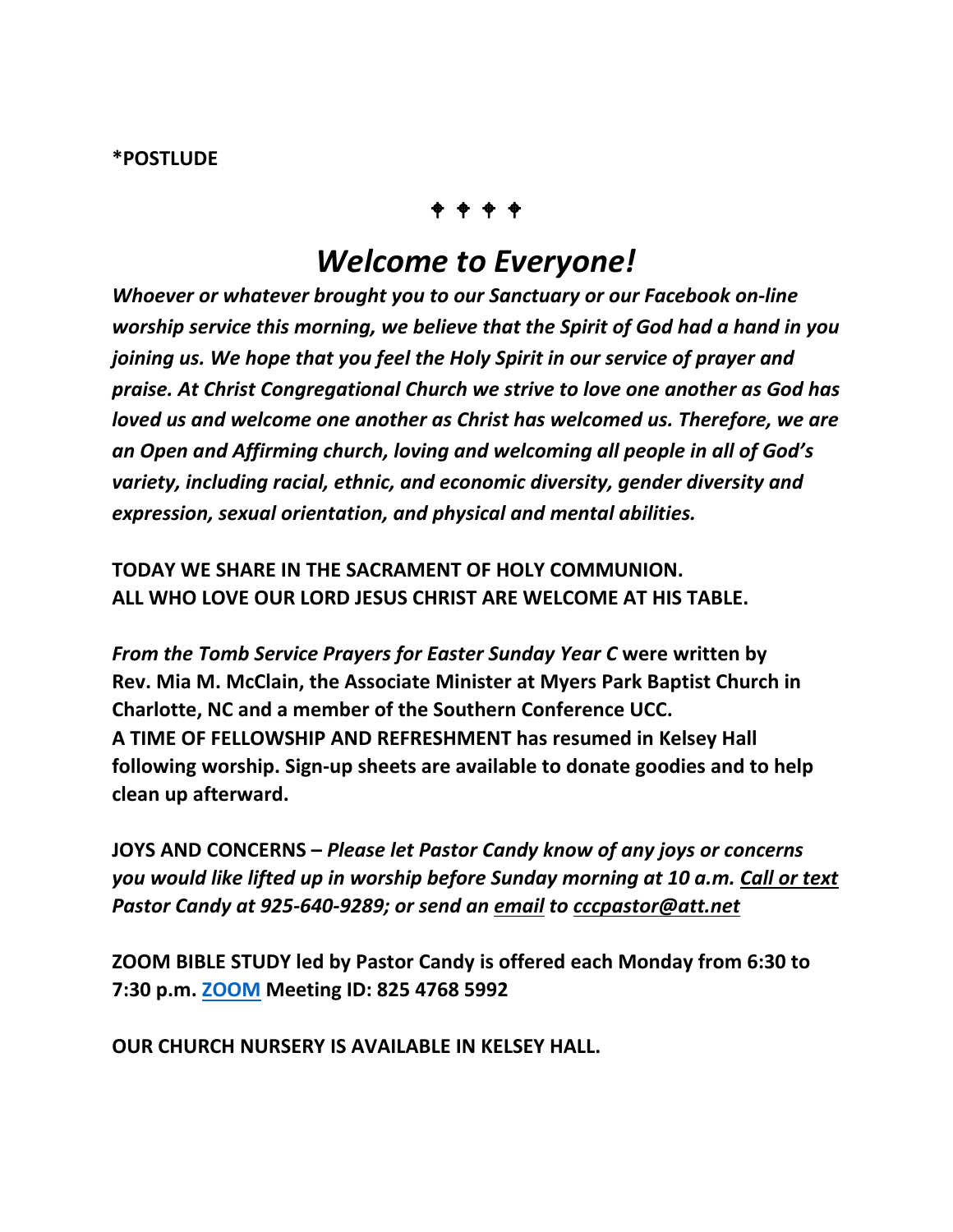**ALTAR FLOWERS MAY BE DONATED IN HONOR OF A SPECIAL PERSON OR OCCASION! Please call the office and speak to Miriam or leave a message. You may also contact Miriam BY PHONE or TEXT at 786.362.4051. Or send your request to the church email. The flower calendar has been retired.** 

**APRIL FOOD DRIVE FOR THE MARK KRUMICH PANTRY! It's time to restock the shelves that provide essential nutrition and necessities to the families who visit the MK Pantry at Ruth Owens Kruse School. Outreach Ministry will collect food items, \$25 Publix and Walmart gift cards, and financial donations. Food bins will be in Chapel and Kelsey. Financial donations can be given in the Sunday plate, online or delivered to the office. Please consider donating items with the approach of Hurricane season in mind.**

# **PRAYER LIST**

**Carolyn Campbell, The Rev. David Christensen, Carol Christensen, Joan Hansen, Maggie McDowell, Don and Peggy Olson & Family, Marlene Shulman, Jim Ketzle, J.J. Ketzle, Carol Yemple and son, Darius Reid, and the family & friends of Ileana Cassanova, Sonya Williams, Jose Otalora, and Kati Hudder.** 

**For Pastoral Care Needs, please call** *Pastor Candy* **at 925-640-9289 or you may call or leave a message at the Church Office, 305-235-9381.** 

|  | SUN. APRIL 17TH | 10:30 AM | <b>WORSHIP (SANCTUARY &amp; ON FACEBOOK LIVE)</b>    |
|--|-----------------|----------|------------------------------------------------------|
|  | MON. APRIL 18TH | 6:30P.M. | <b>ZOOM BIBLE STUDY</b>                              |
|  |                 |          | <b>WORSHIP (SANCTUARY &amp; FACEBOOK LIVE)</b>       |
|  | SUN. APRIL 24TH | 10:30 AM | <b>CHURCH AND SPIRITUAL LIFE MEETS AFTER WORSHIP</b> |
|  |                 |          | <b>OUTREACH &amp; MISSION MEETS AFTER WORSHIP</b>    |

**CALENDAR APRIL 17, 2022 TO APRIL 24, 2022** 

**ONLINE GIVING - You may click on the "Give Online Today" button at the bottom of the e-newsletter or visit CCC at [christcongregationalucc.org](https://christcongregationalucc.org/) and click "online giving" to reach the secured Moon Clerk site where you will enter credit card information.**